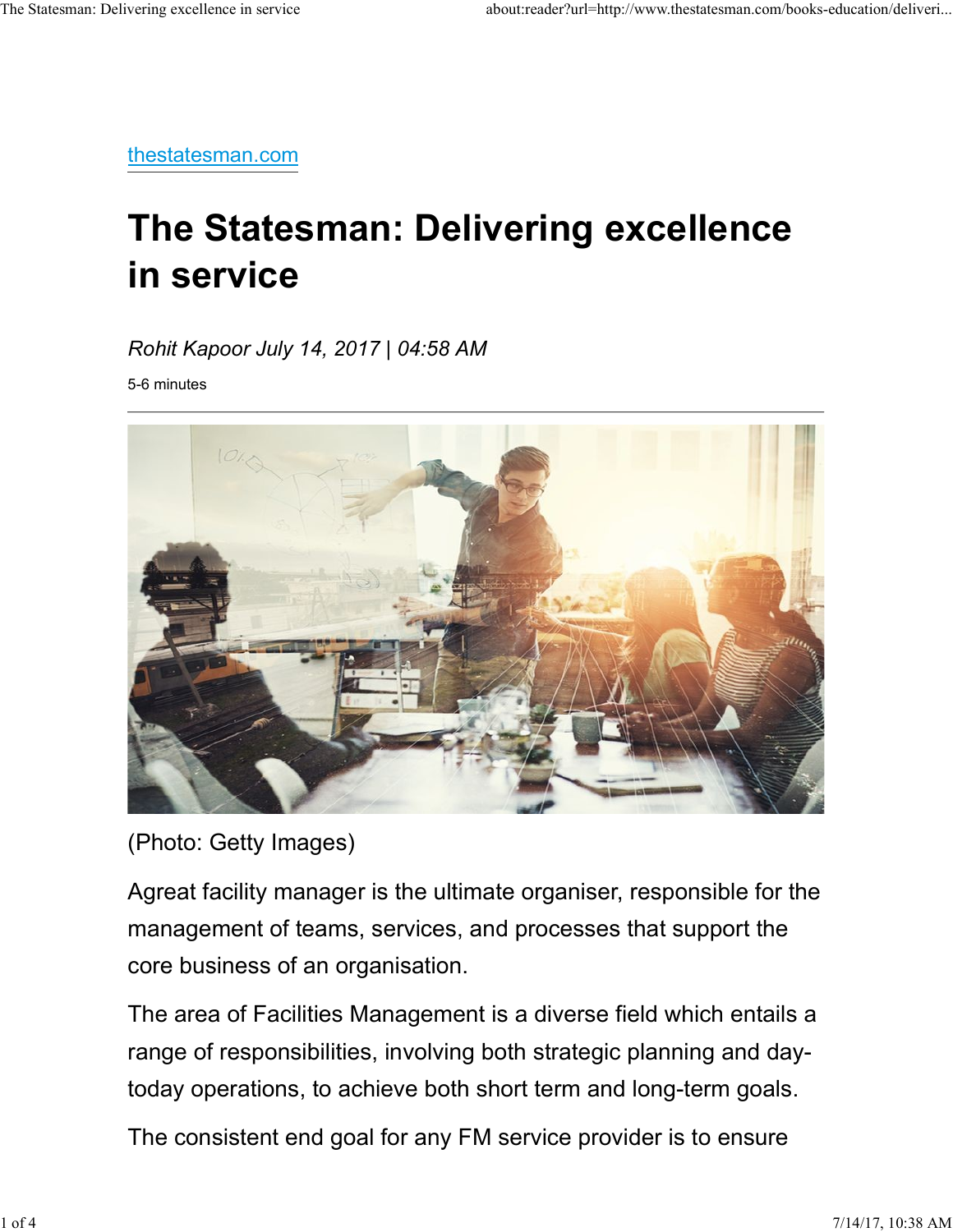that their client has safe, reliable working environment for its employees, which in turn boosts productivity and service quality. The Statesman: Delivering excellence in service about:reader?url=http://www.thestatesman.com/books-education/deliveri...<br>
that their client has safe, reliable working environment for its<br>
employees, which in turn boosts pr

> Skilled facilities managers are critical for the successful implementing to understand and appreciate several distinct functions, and technical competencies.

The professional, interpersonal, and even emotional demands on facility managers are significant and dynamic, and vary on each facility depending on the size and nature of the premises.

The essential five traits that every good facility manager should possess include:

- A comprehensive understanding of a client's mission, vision, and business objectives: A successful facilities manager needs to have in-depth appreciation of the client's needs and their corporate culture. The role also requires an understanding of the client's typical customers, their expectations and demands, which influence customer satisfaction. These could include response times to inquiries, a safe environment or fair price assurance. By gaining a profound understanding of their needs, preferences and requirements, clients can be empowered to establish a positive connection with their customers and gain business.
- A keen eye for detail and ability to process vast data quickly: Quality control is a large part of a facilities manager's job. Ensuring thorough cleaning, timely maintenance, and high safety standards are maintained, and operational inefficiencies are discovered to delivering value added services to clients. connection with their customers and gain business.<br>
• A keen eye for detail and ability to process vast data quickly:<br>
Quality control is a large part of a facilities manager's job. Ensuring<br>
thorough cleaning, timely mai
	- Open, constant, and transparent two-way communication with clients to nurture strong client partner relationships: The art of FM lies in the way clients are served.. A facility manager's ability to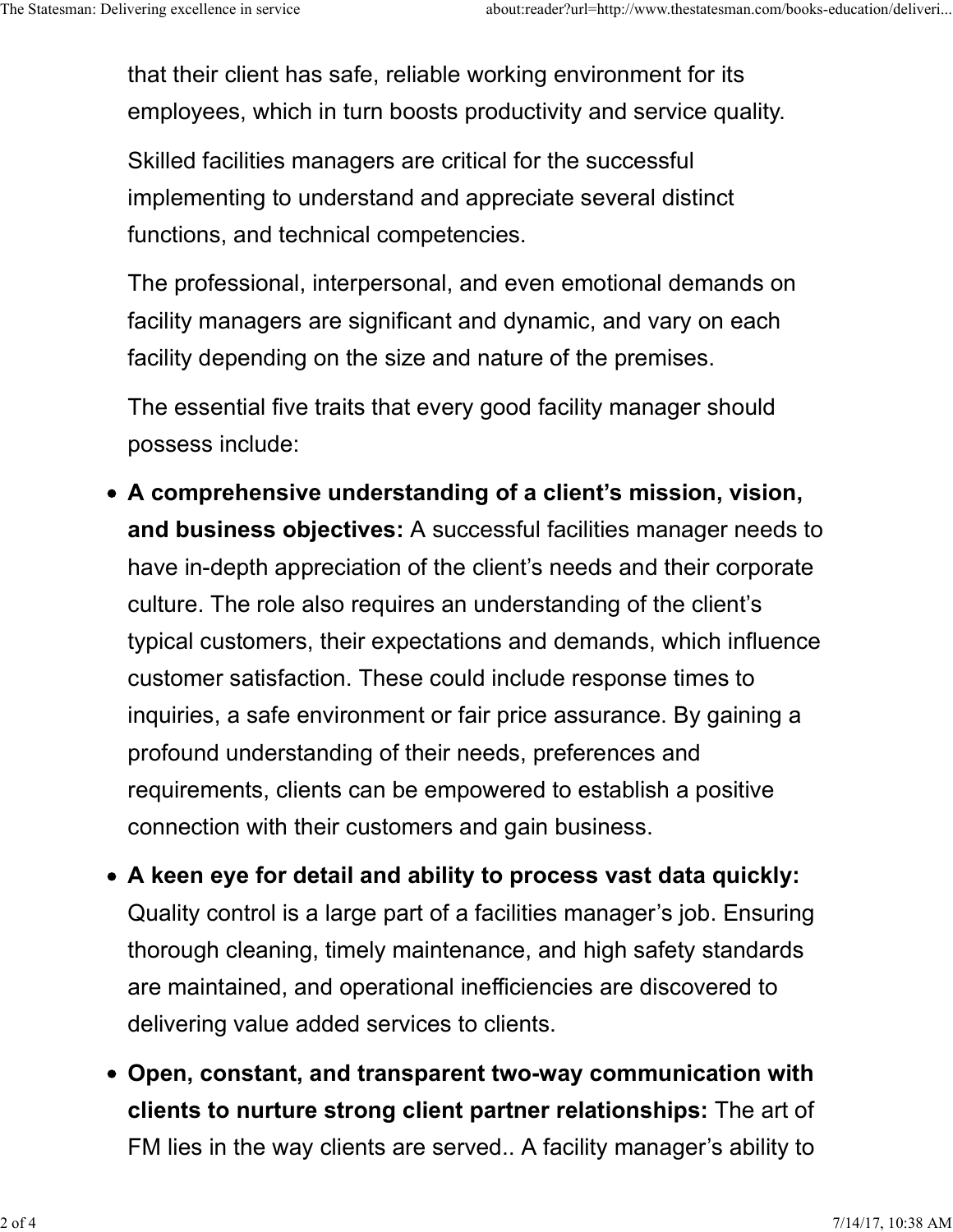connect with the client, engage them, and inspire their teams makes an emphatic difference in performance and service excellence. The ability to get key messages across to site staff, superiors and, most importantly, the client's customers, is an essential skill that is put to the test each day. Good facilities manager much be familiar with the several channels of modern communication, and be experts in written, verbal and body language techniques, to effectively establish a rapport with each audience. The Statesman: Delivering excellence in service about:reader?url=http://www.thestatesman.com/books-education/deliveri...<br>CONNECT With the client, engage them, and inspire their teams<br>makes an emphatic difference in perform

Commitment to deliverance, prudence, and sustainability: One of the crucial aspects of the facility manager's responsibility is to manage operational costs, ensure sustainability and deliver excellence in service. As a regular practice, they must discover novel ways to cut costs while adequately maintaining the business premises. It is the responsibility of a facility manager to ensure that operational budgeting is effective and leads to profitability.

Fiscal discipline through budgetary control and inventory management, are ultimate barometers of any company's ability to meet its top line and bottom line targets. Sustainability continues to be trend that is fast gaining corporate value across the world, specifically in the facilities sector.

A sustainable building is an efficient resource for any company; managers must make sustainability a goal and take proactive steps toward it to ensure consistent processes and procedures, results are monitored and compliance audits performed. Facilities managers must also identify potential in their teams and guide them on the path to improve both technical and soft skills through mentoring and guidance, to retain promising human resources and building successful teams. specifically in the facilities sector.<br>
A sustainable building is an efficient resource for any company;<br>
managers must make sustainability a goal and take proactive steps<br>
toward it to ensure consistent processes and proc